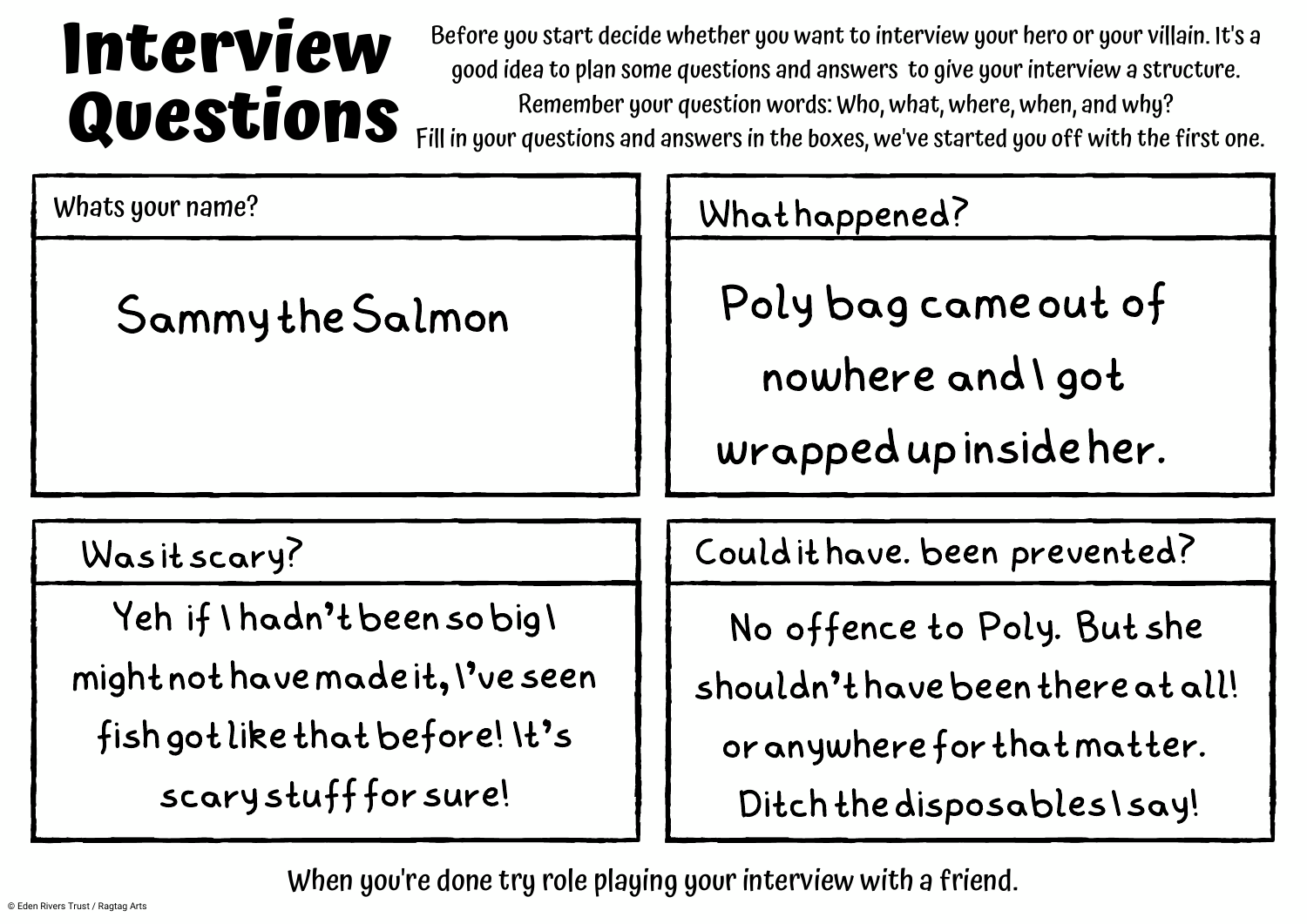## **Interview Questions**

Before you start decide whether you want to interview your hero or your villain. It's a good idea to plan some questions and answers to give yourinterview a structure. Remember your question words: Who, what, where, when, and why?

Fill in your questions and answers in the boxes, we've started you off with the first one.

| Whats your name? |  |
|------------------|--|
|                  |  |
|                  |  |
|                  |  |
|                  |  |
|                  |  |
|                  |  |
|                  |  |
|                  |  |
|                  |  |
|                  |  |
|                  |  |

When you're done try role playing your interview with a friend.